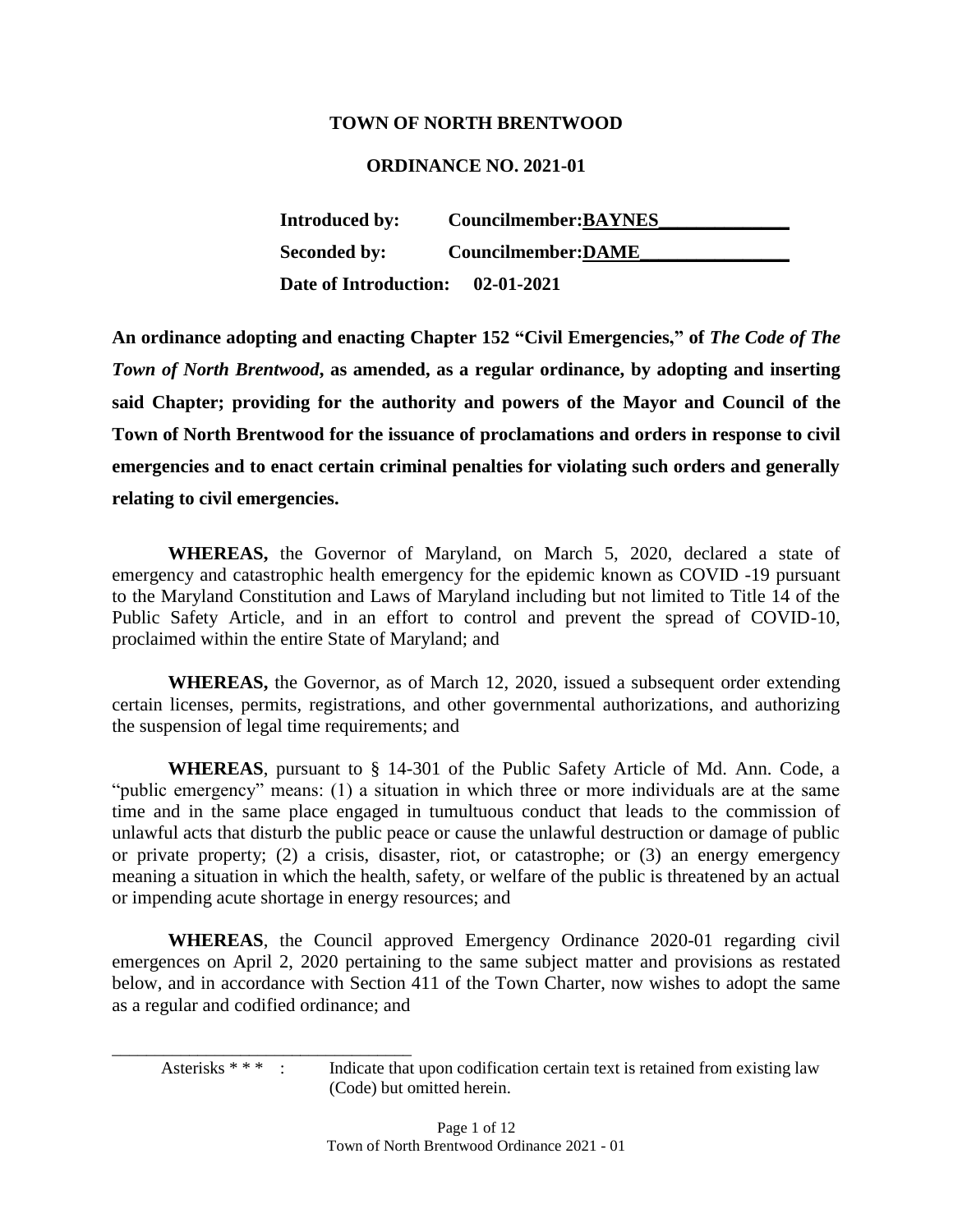**WHEREAS** the Mayor's initial proclamations declaring certain civil emergency measures since the present pandemic began last year was promulgated and renewed on March 17, 2020, April 10, 2020, May 6, 2020, June 3, 2020, July 1, 2020, July 30, 2020, August 10, 2020, September 8, 2020, October 6, 2020, October 29, 2020, November 25, 2020, and December 23, 2020.

**WHEREAS** the spread of COVID-19 in the state continues to pose an immediate threat to all Marylanders of extensive loss of life or serious, disability, the emergency conditions, state of emergency, and catastrophic health emergency continue to exist; and

**WHEREAS**, pursuant to § 601 (General Powers) of the Town Charter, the Council of the Town of North Brentwood (the "Town") is empowered to, in addition to all the powers granted to the Council by the Charter or any other provision of law, exercise any power or perform any function which is not now or hereafter denied to it by the Constitution of Maryland, the Charter or any applicable law passed by the General Assembly of Maryland; and

**WHEREAS**, subject to § 14-1002 of the Public Safety Article of Md. Ann. Code, a local government has a duty to prevent civil disturbances, and if a structure or personal property is stolen, damaged, or destroyed in a riot, the injured party may recover actual damages sustained in a civil action against the county or municipal corporation of the State in which the riot occurred; and

**WHEREAS**, pursuant to § 602(20) (Enumeration of Specific Powers; Health) of the Town Charter and § 5-209 of the LG Art. of the Md. Ann. Code, the Council has the power to pass ordinances to protect and preserve the health of the Town and its inhabitants; to appoint a public health officer, and to define and regulate his or her powers or duties; to inspect, regulate, and abate any buildings, structures or places which cause or may cause unsanitary conditions or conditions detrimental to health; but nothing therein shall be construed to affect in any manner any of the powers and duties of the Secretary of Health and Mental Hygiene, the County Board of Health, or any public, general or local law relating to the subject of health; and

**WHEREAS**, pursuant to § 14-111 of the Public Safety Article of Md. Ann. Code as found in the Maryland Emergency Management Agency Act, only the principal executive officer of a political subdivision, which means a county or municipal corporation of the State, may declare a local state of emergency, and except with the consent of the governing body of the political subdivision, a local state of emergency may not continue or be renewed for longer than 30 days: and

**WHEREAS**, pursuant to § 14-305 of the Public Safety Article of Md. Ann. Code, a law enforcement agency of a county or municipal corporation shall notify the Secretary of State Police if the local law enforcement agency receives notice of a threatened or actual disturbance that indicates the possibility of serious domestic violence; and

Asterisks \* \* \* : Indicate that upon codification certain text is retained from existing law (Code) but omitted herein.

\_\_\_\_\_\_\_\_\_\_\_\_\_\_\_\_\_\_\_\_\_\_\_\_\_\_\_\_\_\_\_\_\_\_\_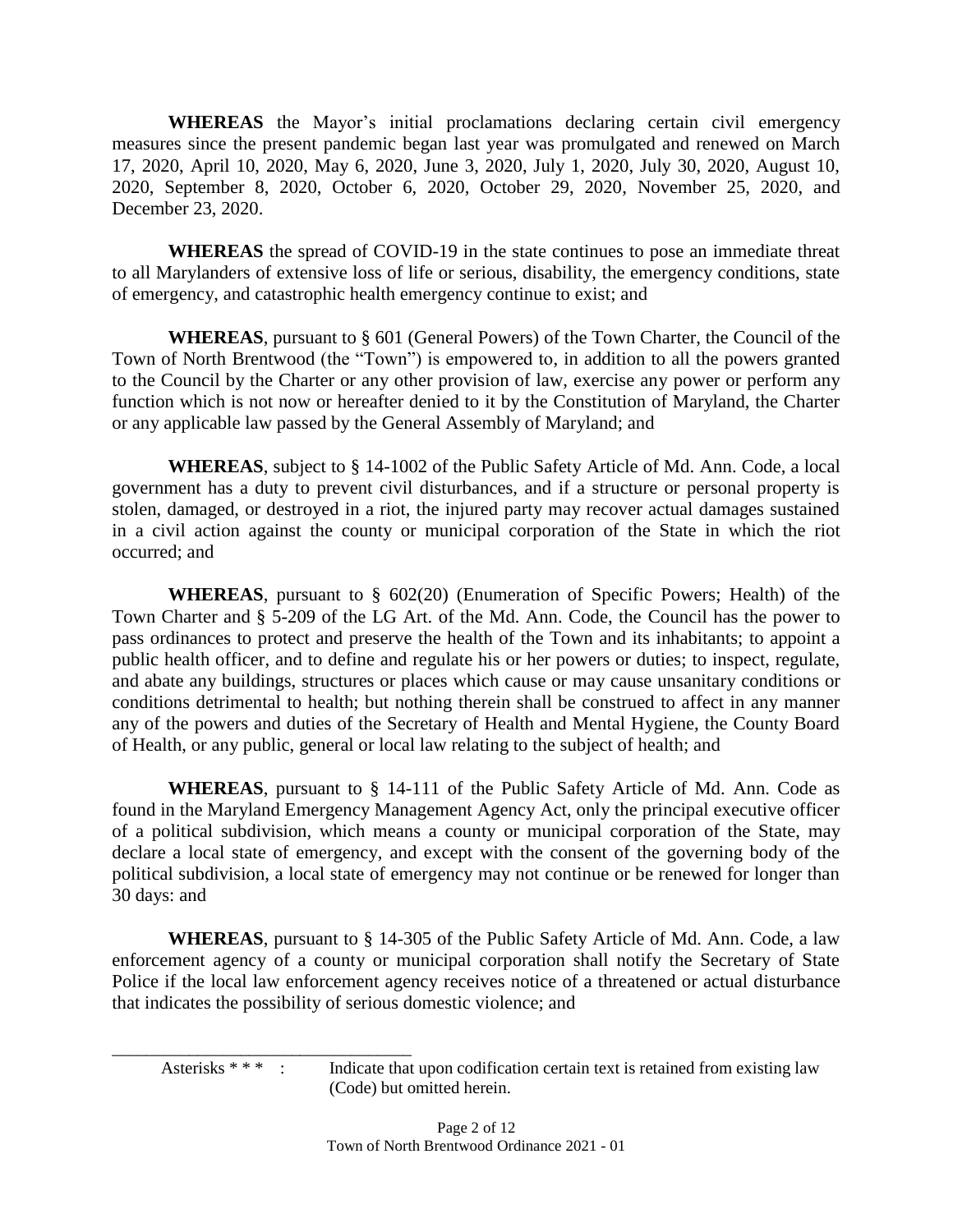**WHEREAS**, pursuant to § 14-306 of the Public Safety Article of Md. Ann. Code, the chief executive officer or governing body of a county or municipal corporation may request the Governor to provide the militia to help bring under control conditions existing within the county or municipal corporation that, in the requestor's judgment, the local law enforcement agencies cannot control without additional personnel; and

**WHEREAS**, pursuant to § 14-8A-02 of the Public Safety Article of Md. Ann. Code, the state, the governing body of a county or municipal corporation, or any other governmental agency within the National Capital Region, as defined under § 2674(f)(2) of Title 10 of the United States Code, may enter into a reciprocal agreement for the period that it considers advisable with a federal agency, the Commonwealth of Virginia, the District of Columbia, or a county or municipal corporation, within or outside the state, and establish, train, and implement plans to request or provide mutual aid through the use of its officers, employees, and agents, together with all necessary equipment, in accordance with § 7302 of the Intelligence Reform and Terrorism Prevention Act of 2004 (108 P.L. 458, 118 Stat. 3638); and

**WHEREAS,** the Mayor and Council find that all levels of government in Maryland should deploy resources to protect the public health and safety during the pandemic; and

**WHEREAS,** the Mayor and Council further finds that it is necessary for the preservation of the public peace, health, safety, or welfare the Town to enact this ordinance.

#### **SECTION A**.

**NOW THEREFORE BE IT ORDAINED** by the Council of the Town of North Brentwood that the following Ordinance, having been previously enacted as Emergency Ordinance 2020-01, is to be enacted or reenacted herein as a regular ordinance to be codified within Chapter 152 "Civil Emergencies" of *The Code of the Town of North Brentwood* and is hereby adopted, ratified, amended, and enacted such that said Ordinance, Chapter, Articles and Code shall henceforth read as follows:

#### **THE CODE OF THE TOWN OF NORTH BRENTWOOD Part II: General Legislation**

\* \* \*

#### **CHAPTER 152. CIVIL EMERGENCIES**

#### **ARTICLE 1. GENERAL PROVISIONS**

#### **SECTION 152-1: PURPOSE AND AUTHORITY**

\_\_\_\_\_\_\_\_\_\_\_\_\_\_\_\_\_\_\_\_\_\_\_\_\_\_\_\_\_\_\_\_\_\_\_

A. The purpose of this Ordinance is to supplement existing law and to provide certain authority and establish guidelines for the Town of North Brentwood to react and operate hereunder during

Asterisks \* \* \* : Indicate that upon codification certain text is retained from existing law (Code) but omitted herein.

> Page 3 of 12 Town of North Brentwood Ordinance 2021 - 01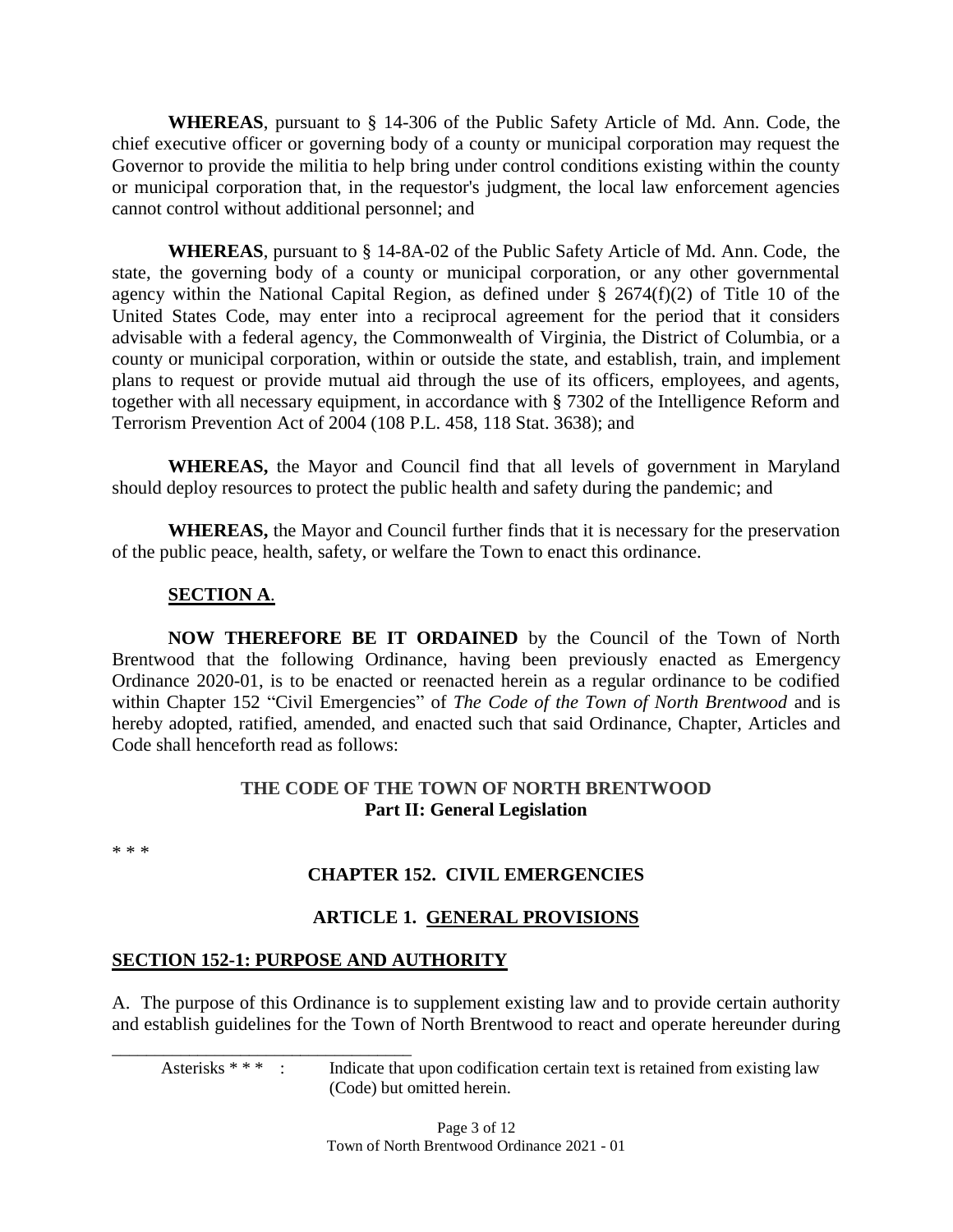periods of civil emergencies, and to prevent or mitigate conditions that threaten to destroy property and harm the public health, safety, or welfare of residents of, or visitors to, the Town of North Brentwood.

B. The authority to provide for the protection of health, safety, comfort, convenience, and welfare of the Town of North Brentwood residents and visitors is provided in § 601 (General Powers) of the Charter of the Town of North Brentwood, and Title 5 of the Local Government Article of Md. Ann. Code.

C. The authority to enact such provisions or regulations is further provided in Title 14 (Emergency Management) of Public Safety Article of Md. Ann. Code.

## **SECTION 152-2: APPLICABILITY OF THE ORDINANCE**

A. The provisions herein shall apply to the entire corporate territory and populace of the Town of North Brentwood, and to all real property whether improved or unimproved located within the corporate limits of the Town.

B. Unless an intergovernmental agreement states otherwise, the Prince George's County Police Department and the Park Police of the Maryland-National Capital Park and Planning Commission shall retain primary law enforcement jurisdiction over the facilities, public buildings, parks, and the lands under their respective jurisdictions.

C. The Town's police department, if any, and other Town officials shall cooperate with other police agencies operating within the corporate limits and its environs in accordance with any approved mutual aid agreements approved by the Council in accordance with State Law.

## **ARTICLE 2. EXECUTIVE ORDERS**

## **SECTION 152-3: PROCLAMATION (EXECUTIVE ORDER) OF CIVIL EMERGENCY**

A. Whenever riot, unlawful assembly, insurrection, other disturbance, the imminent threat thereof, or any fire, flood, storm, earthquake or other natural catastrophe, epidemic or disaster occurs in the Town and results in or threatens to result in the death or injury of persons or the destruction of property or the disruption of local government to such extent as to require, in the judgment of the President, extraordinary measures to prevent the death or injury of persons and to protect the public peace, safety and welfare, and alleviate damage, loss, hardship or suffering, the Mayor shall forthwith proclaim the existence of a municipal emergency.

B. Such civil emergency shall cease to exist within 30 days or before upon the issuance of an executive order by the Mayor or by a resolution passed by a unanimous vote of all the members present and voting of the Council terminating the same. Such proclamation shall be issued by the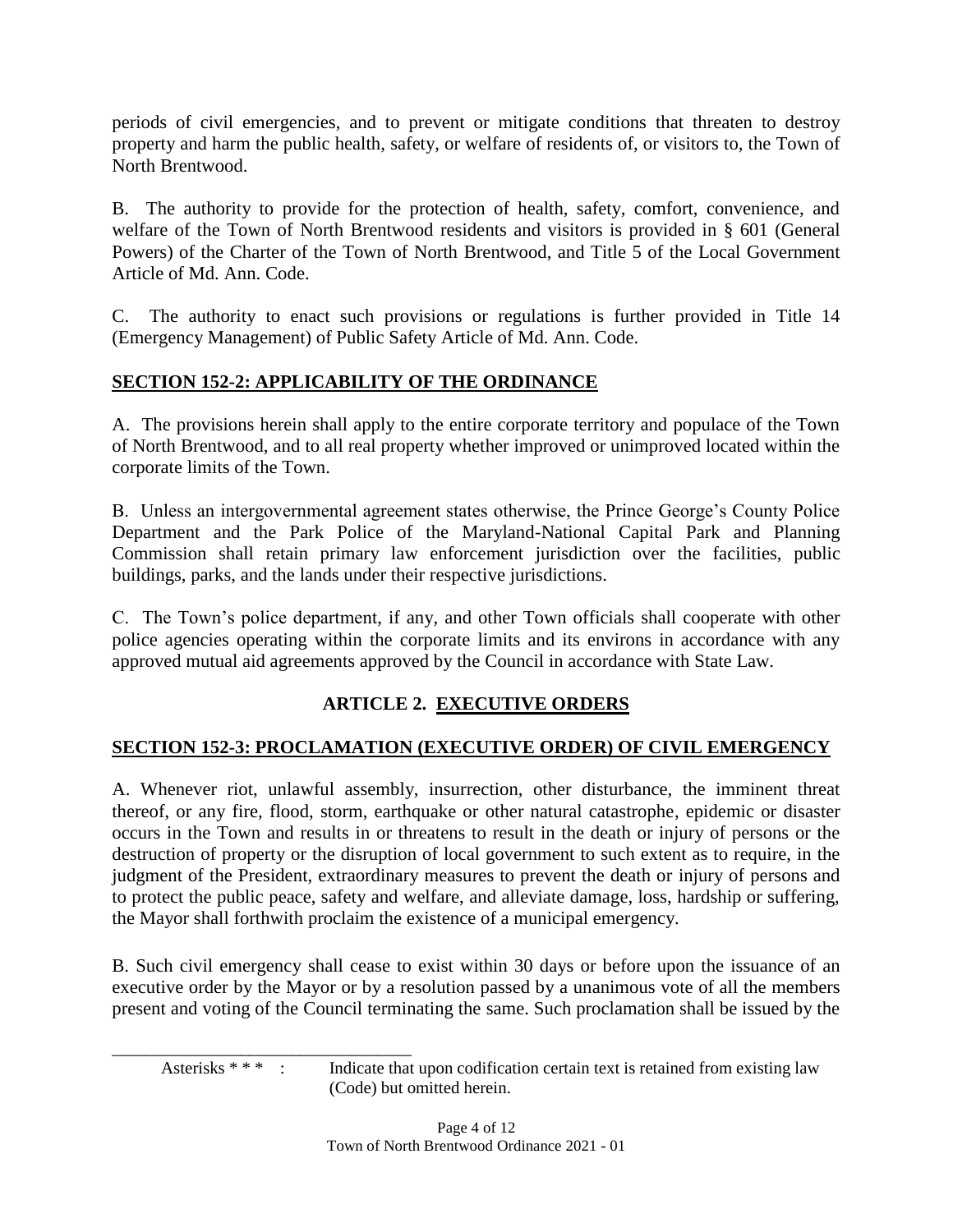Mayor or by a resolution passed by a unanimous vote of all the members of the Council present and voting when such extraordinary measures are no longer required for the protection of the public peace, safety, and welfare. Before a civil emergency is declared terminated, either by proclamation by the Mayor or by a resolution as stated herein, the Mayor or Council will consult with the Town's Police Chief or other designated county emergency response or police official to determine if there are any fiscal, public safety response or disaster recovery imperatives that require the continuation of emergency measures.

C. Any such executive order of a civil emergency by the Mayor shall, within 72 hours of issuance of the proclamation or as soon as practical, at the earliest practicable time be filed with the Town Clerk for presentation to the Council for possible ratification and confirmation, modification, or rejection. The Council may, by resolution, modify or reject the proclamation, and if rejected, it shall be void. If the Council modifies or rejects the proclamation, said modification or rejection shall be prospective only, and shall not affect any actions taken prior to the modification or rejection of the proclamation. The Council may convene and act on any proclamation of civil emergency within 72 hours of its being presented to the Council by the Mayor. Except with the consent of the governing body of the political subdivision, a local state of emergency may not continue or be renewed for longer than 30 days pursuant to State law.

## **SECTION 152-4: AUTHORITY OF MAYOR TO ISSUE CERTAIN ORDERS.**

A. Except as limited by § 411(f) of the Town Charter, upon the executive order of a civil municipal emergency by the Mayor, and during the existence of such civil emergency, the Mayor may, in a form that meets the requirements of this article, make, and proclaim any or all of the following orders:

(1) An order imposing a general curfew applicable to the Town as a whole, or to such geographical area or areas of the Town and during such hours as he deems necessary, which effective hours and affected area or areas may be modified from time to time.

(2) An order requiring any or all business establishments to close and remain closed until further order.

(3) An order requiring the closure of any or all bars, taverns, liquor stores, and other business establishments where alcoholic beverages are sold or otherwise dispensed, provided that with respect to those business establishments which are not primarily devoted to the sale of alcoholic beverages and in which such alcoholic beverages may be removed or made secure from possible seizure by the public, the portions thereof utilized for the sale of items other than alcoholic beverages may, in the discretion of the Mayor, be allowed to remain open;

(4) An order requiring the discontinuance of the sale, distribution or giving away of alcoholic beverages in any or all parts of the Town.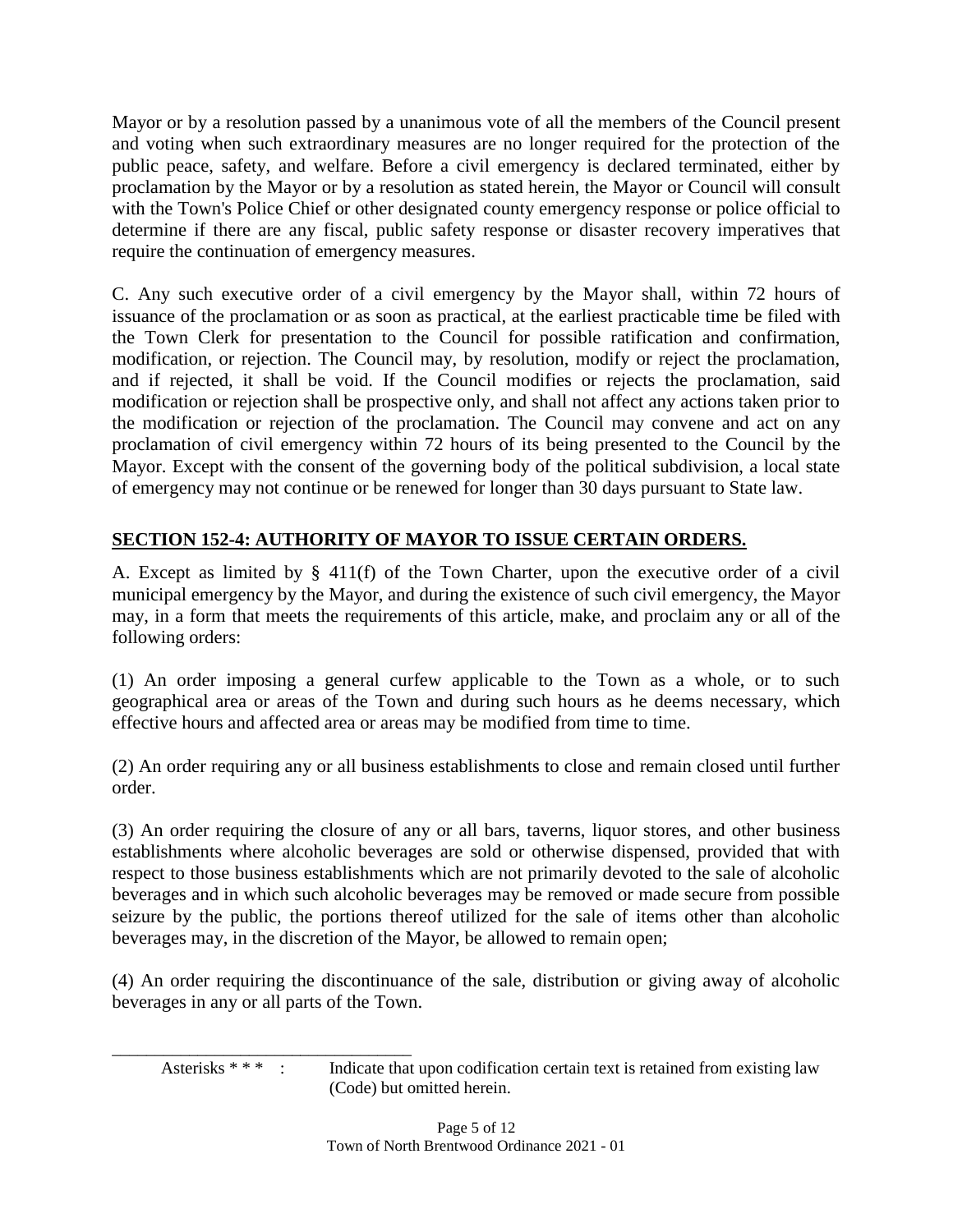(5) An order requiring the discontinuance of the sale, distribution or giving away of firearms and/or ammunition for firearms in any or all parts of the Town.

(6) An order requiring the discontinuance of the sale, distribution or giving away of gasoline or other liquid flammable or combustible products in any container other than a gasoline tank properly affixed to a motor vehicle.

(7) An order requiring the closure of any or all business establishments where firearms and/or ammunition for firearms are sold or otherwise dispensed, provided that with respect to those business establishments which are not primarily devoted to the sale of firearms and/or ammunition and in which such firearms and/or ammunition may be removed or made secure from possible seizure by the public, the portions thereof utilized for the sale of items other than firearms and ammunition may, in the discretion of the Mayor, be allowed to remain open;

(8) An order closing to the public any or all public places, including streets, alleys, sidewalks, public ways, schools, parks, shorelines, amusement areas, and public buildings provided that such an order is supplementary to and consistent with County, State and Federal orders relating such closures.

(9) An order prohibiting the carrying or possession of a firearm or any instrument which is capable of producing bodily harm and which is carried or possessed with intent to use the same to cause such harm, provided that any such order shall not apply to peace officers or military personnel engaged in the performance of their official duties.

(10) An order requesting Federal, State and/or County assistance in combating such civil emergency.

(11) An order establishing economic controls in aid of and supplementary to and consistent with State and Federal orders relating to price stabilization or controls including: the convening and establishing of rations; auditing retail and wholesale ration accounts; monitoring price control operations and reporting violations to appropriate authorities; assisting in providing essential supplies to disaster victims; advising appropriate authorities concerning rationing, price control, wage and rent controls and allocation of food and other essential commodities;

(12) An order directing the use of all public and private health, medical, and convalescent facilities and equipment to provide emergency health and medical care for injured persons.

(13) An order authorizing, in cooperation with utility management and appropriate State and federal agencies, the shutting off, restoration, and operation of utility services in accordance with priorities established for combating such civil emergency.

(14) An order providing for the evacuation and reception of the population of the Town or any part thereof.

\_\_\_\_\_\_\_\_\_\_\_\_\_\_\_\_\_\_\_\_\_\_\_\_\_\_\_\_\_\_\_\_\_\_\_

Asterisks \* \* \* : Indicate that upon codification certain text is retained from existing law (Code) but omitted herein.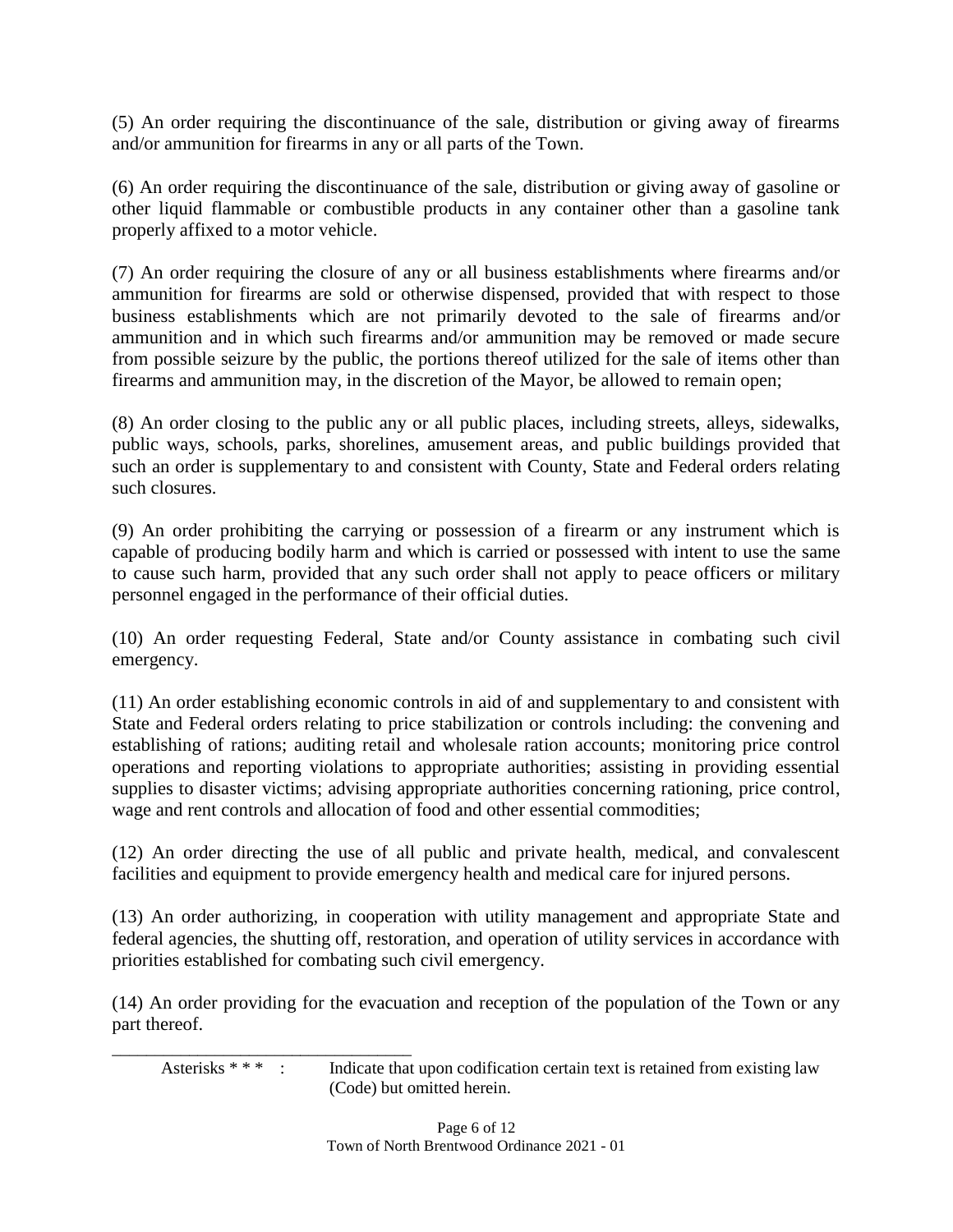(15) An order to set evacuation routes and the modes of transportation to be used during an emergency and to direct the control of ingress to and egress from an emergency area, the movement of individuals in the area, and the occupancy of premises in the area.

(16) An order to authorize the use of private property, in which event the owner of the property shall be compensated for its use and for any damage to the property.

(17) An order to provide for temporary housing for Town residents.

(18) An order to authorize the clearance and removal of debris and wreckage.

(19) An order to control traffic and suspend or alter parking regulations within the Town.

(20) An order, if medically necessary and reasonable, to appoint a public health officer, and to define and regulate his or her powers and duties, and to prevent and remove all nuisances, and to inspect, regulate, and abate any buildings, structures, or places which cause or may cause unsanitary conditions or conditions detrimental to health.

(21) An order, if medically necessary and reasonable to treat, prevent, or reduce the spread of the disease or outbreak believed to have been caused by the exposure to a deadly agent, the Mayor may designate a health official to:

(i) require individuals to submit to medical examination or testing.

(ii) require individuals to submit to vaccination or medical treatment unless the vaccination or treatment likely will cause serious harm to the individual.

(iii) establish places of treatment, isolation, and quarantine; or

\_\_\_\_\_\_\_\_\_\_\_\_\_\_\_\_\_\_\_\_\_\_\_\_\_\_\_\_\_\_\_\_\_\_\_

(iv) require individuals to go to and remain in places of isolation or quarantine until the designated official determines that the individuals no longer pose a substantial risk of transmitting the disease or condition to the public.

(22) An order to derogate or modify express charter or ordinance provisions for supervising, conducting, keeping the polls open, canvasing or postponing a municipal election or to prescribe the method or means of conducting a municipal election.

(23) An order abrogating or modifying any relevant and existing ordinance, resolution, rule, regulation, charter provision or other time or act of an event described within any state or local statute, ordinance, rule or regulation that the Town adopts or administers to allow for extensions of legal or procedural deadlines, permits, licenses, registrations, nomination certificates or other permissions, deadlines or mandated filings to extend or avoid lapsing of same for a period of time extending for up to 30 days after the emergency;

Asterisks \* \* \* : Indicate that upon codification certain text is retained from existing law (Code) but omitted herein.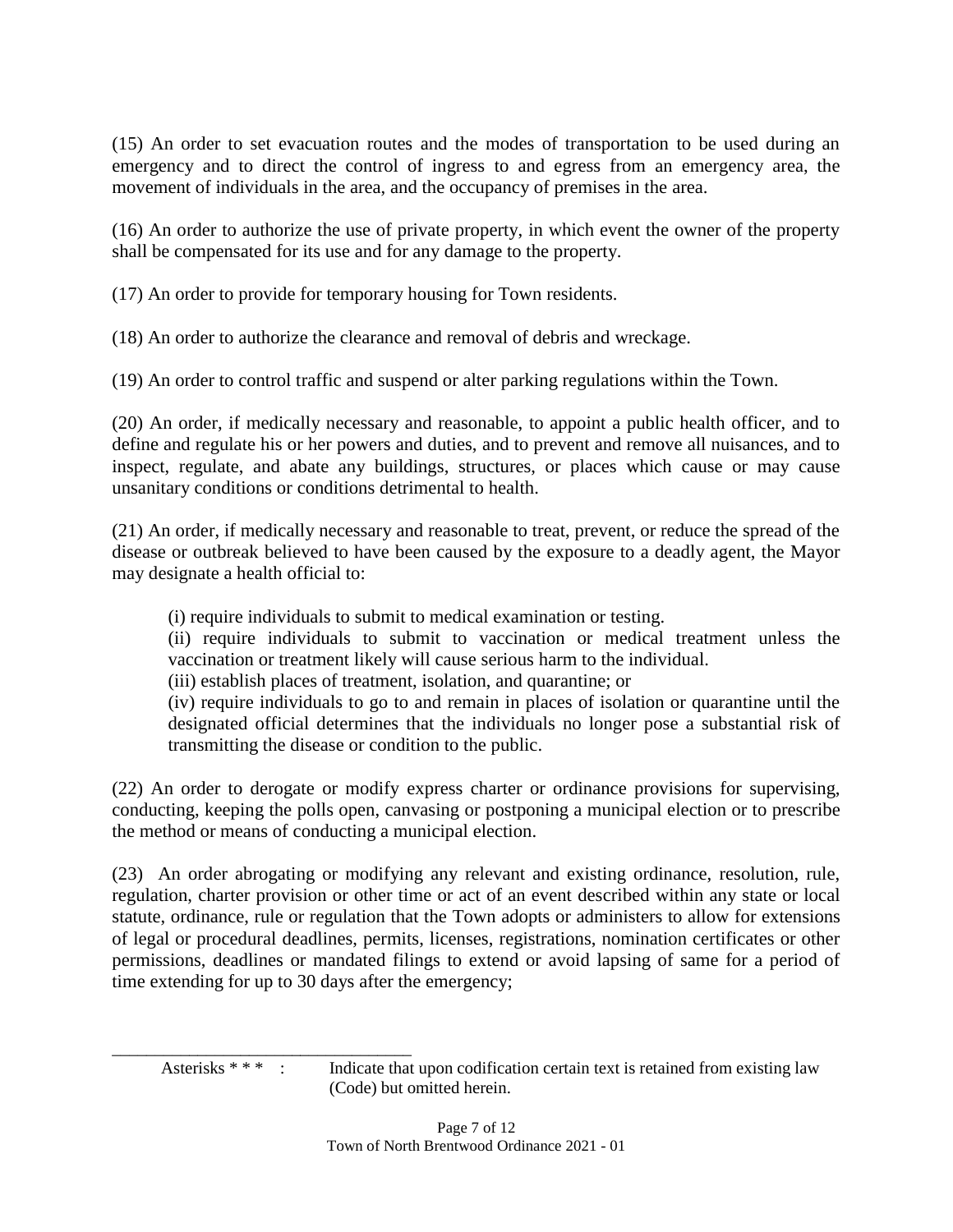(24) An order modifying employee salaries, except employees who hold a Town office, or hiring additional employees necessary for the purpose of meeting the emergency; and

(25) Such other orders as are imminently necessary for the protection of life and property.

B. The powers of the Mayor under this section are in addition to any other authority vested in the chief executive officer of a municipal corporation by law. Provided, however, that any such order(s) shall, within 72 hours of issuance of the order or as soon as practical at the earliest practicable time, be filed with the Clerk to the Council and presented to the Council for ratification and confirmation, modification, or rejection, and if rejected, shall be void.

C. The Council shall consider the statements and provisions set forth in this Ordinance and Chapter, and may, by resolution, modify, ratify, amend, or reject the order. If the Council modifies, amends, or rejects the order, said modification, amendment or rejection shall be prospective only, and shall not affect any actions taken prior to the modification, ratification, amendment, or rejection of the order. The Council shall endeavor to act on any order within 72 hours of its being presented to the Council by the Mayor; however, should the Council fail to act, the Mayor's order will remain in effect throughout the duration of the declared emergency.

# **SECTION 152-5: CONTENTS OF ORDER.**

An order issued pursuant to this Ordinance shall contain the following:

A. A statement of the facts upon which the order is based; and

B. A statement that the Mayor believes it is in the best interest of public safety, rescue and recovery efforts and the protection of property that the exercise of certain rights be temporarily limited; and

C. A statement that the conditions of the order are designed to provide the least necessary restriction on those rights.

# **ARTICLE 3. LOGISTICS**

## **SECTION 152-6: USE OF SERVICES AND EQUIPMENT OF MUNICIPALITIES AND CITIZENS; OTHER PERSONNEL.**

In addition to and/or in connection with the exercise of the powers specified in this Ordinance and Chapter, the Mayor shall in carrying out the provisions thereof:

A. Utilize to the maximum extent practicable the services, equipment, supplies and facilities of existing departments, offices, and agencies of the Town, including any Community Emergency Response Team (CERT), and the State, counties and other municipal corporations organized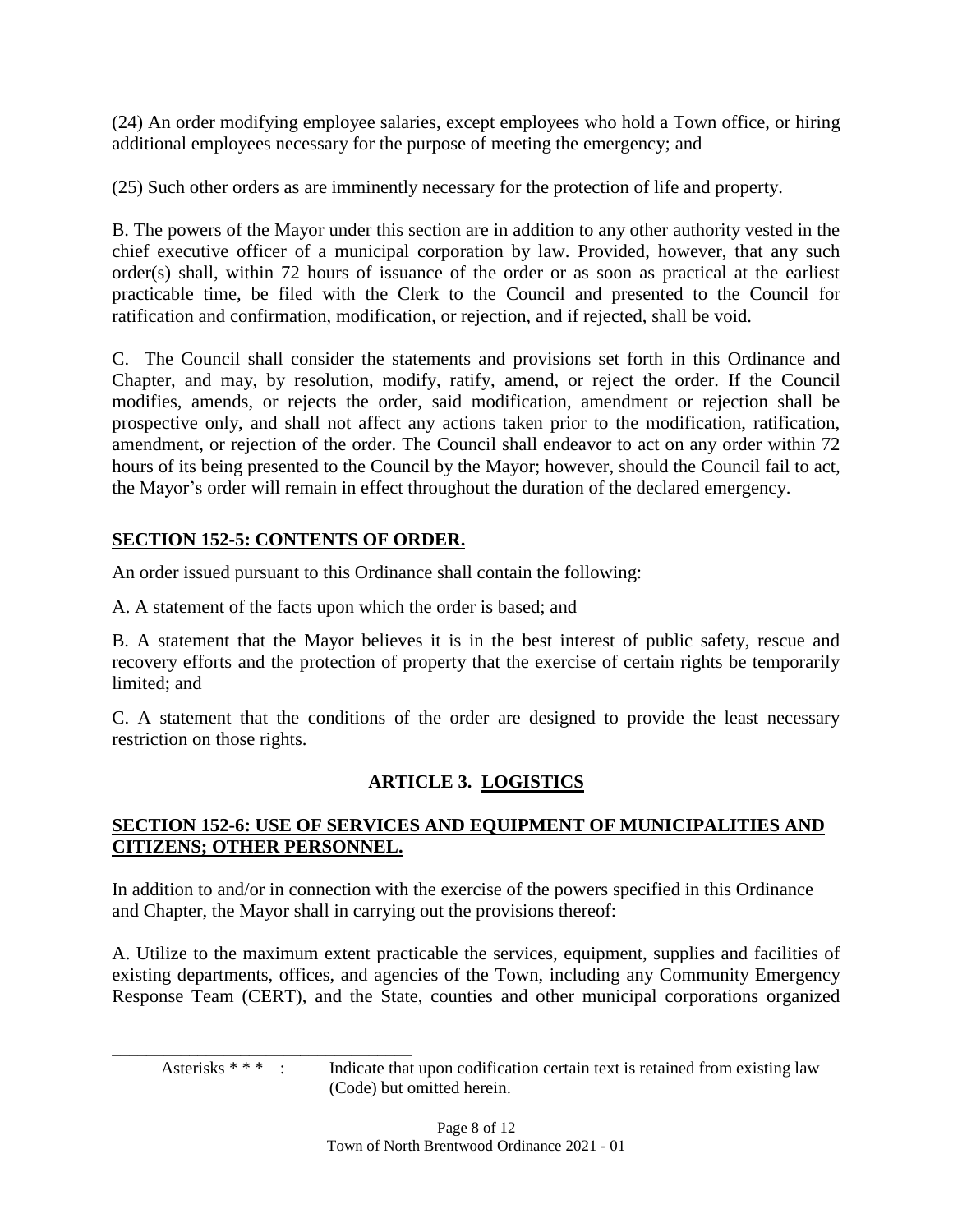under the laws of the State consistent with any applicable intergovernmental agreements (i.e., memoranda of understanding); and

B. In the event of a disaster and upon the proclamation by the Governor or the Mayor of the existence of such disaster, command the service and equipment of as many citizens as the Mayor considers necessary in the light of the disaster proclaimed, provided that citizens so commandeered shall be entitled during the period of such service to all privileges, benefits and immunities as are provided by this Ordinance and Chapter, and federal and State civil defense regulations for registered civil defense or emergency services workers; and

C. The Mayor may at any time appoint or authorize the appointment of volunteer citizens to augment the personnel of any Town activity in time of an emergency. Such volunteer citizens shall be enrolled as emergency management volunteers in cooperation with the heads of the Town departments affected and shall be subject to any rules and regulations set forth by the Mayor. Except for Town officials having subscribed to the oath pursuant to Section 1301 of the Town Charter, each person serving as a member of the Emergency Operations Committee or similar advisory council or committee, or as an employee or volunteer in any capacity in the Town's emergency management or similar organization shall, prior to assuming his duties, take an oath which shall be substantially as follows:

I, \_\_\_\_\_\_\_\_\_\_ do solemnly swear (or affirm) that I will support and defend the Constitution of the United States and the Constitution of this State against all enemies, foreign or domestic; that I will bear true faith and allegiance to the same; that I take this obligation freely, without any mental reservation or purpose of evasion; and that I will well and faithfully discharge the duties upon which I am about to enter, and I do further swear (or affirm) that I do not advocate the overthrow of the government of the United States or of this State by force or violence; and that during such time, as I am a member of the Town of North Bentwood's emergency management organization, I will not advocate nor become a member or an affiliate of any organization, group or combination of persons or of any political party that advocates the overthrow of the government of the United States or of this State by force or violence.

D. Emergency management volunteers assigned to duty during a period of natural disaster or civil emergency in the Town shall be eligible for the benefits of the State Workmen's Compensation Law at a rate of compensation commensurate with that of persons performing similar work under conditions of regular employment.

## **SECTION 152-7: DISASTER READINESS AND RESPONSE PLAN.**

Plans and programs for executing emergency powers including a disaster readiness and response plan or emergency management/continuity of operations plan shall be prepared and kept current under the direction of the Mayor who shall submit such plans and programs and proposed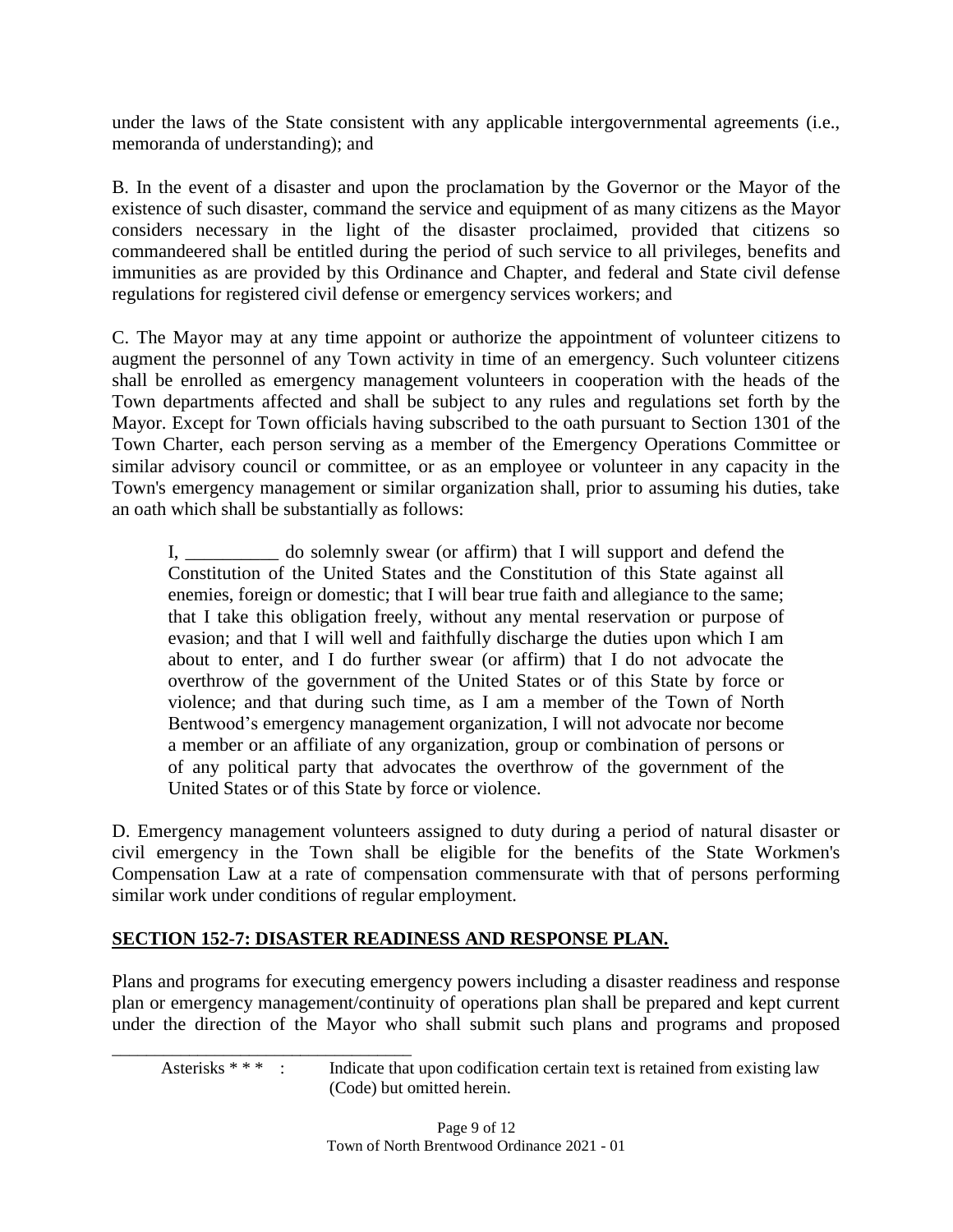amendments thereto to the Town Council for review and approval by resolution. Upon such approval the Mayor shall be authorized to exercise in accordance with such plans and programs the powers provided therein.

### **SECTION 152-8: NOTIFICATION OF GOVERNOR, NEWS MEDIA AND PUBLIC**.

The Mayor shall cause any proclamation or order issued pursuant to the authority of this Ordinance and Chapter to be delivered to the Governor of the State and, to the extent practicable, to all news media within or near the Town, and shall utilize as many other available such means, including but not limited to, posting on public facilities, signs, public address systems, newsletters, newspapers, Town internet web sites or social media accounts as may be practical to use and as shall be necessary in his judgment, in order to give the widest dissemination of such proclamations and orders to the public.

## **SECTION 152-9: FAILURE TO OBEY: VIOLATIONS AND PENALTIES.**

A person or business entity's responsible party, owner or executive is guilty of failure to obey the Mayor's or Council's emergency order when he or she knowingly violates any order issued under authority of this Ordinance. It is unlawful for anyone to fail or refuse to obey an order proclaimed by the Mayor or Council pursuant to the provisions of this Ordinance. Anyone convicted of a violation of this Ordinance or Chapter shall be guilty of a misdemeanor punishable by a fine of not more than \$1,000 or by imprisonment for not more than 180 days, or both such fine and imprisonment. Pursuant to Section 14-114 of the Public Safety Article of the Annotated Code of Maryland, a person who willfully violates an order, rule, or regulation issued under the authority of the Governor pursuant to the Maryland Emergency Management Agency Act is guilty of a misdemeanor and, on conviction, is subject to imprisonment not exceeding one year or a fine not exceeding \$5,000, or both.

\* \* \*

### **SECTION B**.

**AND BE IT FURTHER ORDAINED AND ENACTED**, that it is the intention of the Mayor and Council, and it is hereby ordained, that this Ordinance shall be published as an individual ordinance on the General Code website; however, the above provisions (Section A) of this Ordinance shall become and be made part of the published (re-codified) Code of the Town of North Brentwood and the numbered sections of this Ordinance may be renumbered to accomplish such intention.

### **SECTION C**.

**AND BE IT FURTHER ORDAINED AND ENACTED**, that any ordinance or resolution previously adopted pertaining to a subject or subjects embodied by the title of this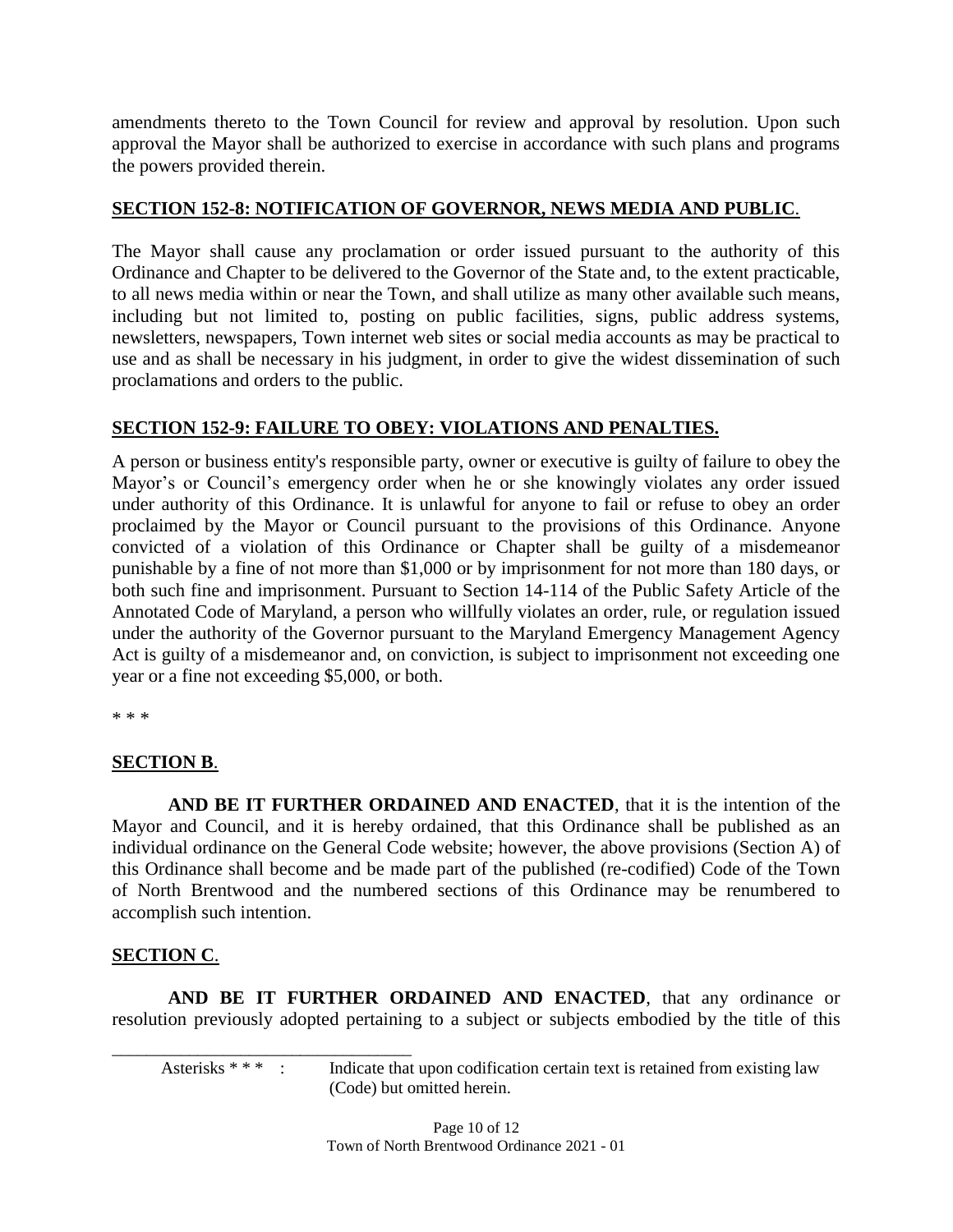ordinance or the provisions found herein shall be deemed repealed and superseded by the provisions of this ordinance except that any civil emergency proclamations., resolutions or orders issued by the Mayor shall remain in effect unless stated otherwise within the particular proclamation, resolution or order Should a previously enacted ordinance cover a provision or subject that is not specifically covered by this ordinance, it shall remain in full force and effect unless it directly conflicts with the express language of this ordinance. Nothing herein this Ordinance shall be construed to nullify any previously issued emergency proclamations, resolutions or orders that are intended to remain in effect.

### **SECTION D**.

**AND BE IT FURTHER ORDAINED AND ENACTED**, if any section or part of a section of this Ordinance shall be held invalid by a court of competent jurisdiction, such holding shall not affect the remainder of this Ordinance nor the context in which such section or part of section so held invalid shall appear, except to the extent that an entire section or part of section may be inseparably connected in meaning and effect with the section or part of section to which such holding shall directly apply.

#### **SECTION E**.

**AND BE IT FURTHER ORDAINED AND ENACTED**, this Ordinance shall take effect and become effective at the expiration of eleven (11) calendar days following adoption by the Council, and approval by the Mayor or passage by the Council over the Mayor's veto unless a different effective date has been specified herein.

### **SECTION F.**

**AND BE IT FURTHER ORDAINED AND ENACTED**, that it is the intention of the Mayor and Council, and it is hereby ordained that the provisions of this Ordinance shall become or continue to be made part of the Code of Ordinances and the sections of this may be renumbered to accomplish such intention, and that Chapter 152 of the Code of Ordinances is hereby permanently added to read as stated herein above.

### **THIS ORDINANCE IS ADOPTED BY THE COUNCIL OF THE TOWN OF NORTH BRENTWOOD THIS \_\_\_\_ DAY OF FEBRUARY 2021.**

Aye: Nay: Absent: Abstain:

Approved:

\_\_\_\_\_\_\_\_\_\_\_\_\_\_\_\_\_\_\_\_\_\_\_\_\_\_\_\_\_\_\_\_\_\_\_ Asterisks \* \* \* : Indicate that upon codification certain text is retained from existing law (Code) but omitted herein.

> Page 11 of 12 Town of North Brentwood Ordinance 2021 - 01